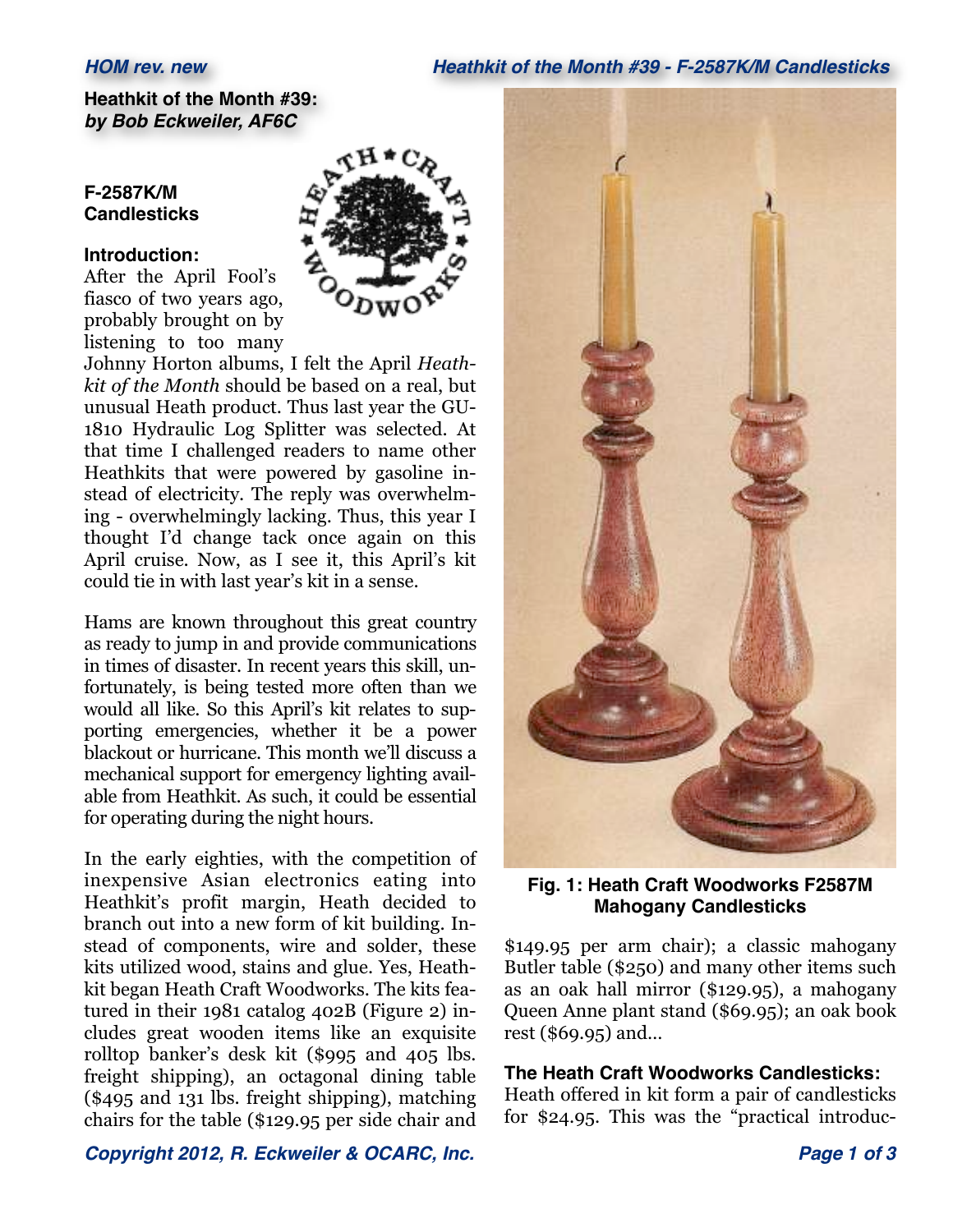# *Heathkit of the Month #39 - F-2587K/M Candlesticks HOM rev. new*



**Fig. 2: 1981 Heath Craft Catalog #402B Showing the Rolltop Bankers Desk**

tion" kit for the Heath Craft Woodworks. The kit came in two models, the F-2587K in oak, (Figure 1) and the F2587M in mahogany.

These candlesticks are patterned after a classic early American design, and you can almost see



**Fig. 3: Rough Sanded Candlestick Parts**

one being used to murder Colonel Mustard in the conservatory! If this paragraph leaves you baffled, let's face it, you haven't a Clue.

The pair of candlesticks measure 8-1/8" tall with 4" diameter bases. They are designed to accept standard sized tapered candles, available at Ye Olde chandler shops everywhere. (Has the sizing of candles gone metric yet?)

## **Heath Mahogany F-2587M Candlesticks:**

This pair of candlesticks came as four pieces of select solid mahogany - two pre-cut, rough sanded spindles and bases (Figure 3). The kit also included glue, sandpaper, specially formulated mahogany paste stain and paste varnish.

## **Heath Oak F-2587K Candlesticks:**

These candlesticks are identical to the mahogany ones except they are made from solid oak. Two types of stain were included, golden oak and walnut. You could try both on the underside of the bases and see which you prefer.

## **Heath Craft Woodworks Kits:**

The Heath Craft Woodworking catalogs were imbedded in the regular Heathkit catalogs in the early eighties. The one I'm referencing for this article is in the Christmas 1981 mail order catalog #855; it is 16 pages in length. Reading the catalog, with a lot of detail on the products and what is needed to assemble them, one gets the feeling that, like electronic Heathkits, the instruction book is going to be easy to follow with step-by-step clear instructions. Even the stains and varnish show a level of detail that makes finishing easy. These products are not liquid, but a paste that is rubbed on. Accidental spills or messes are all but eliminated.

With the exception of the introductory candlestick kits, the finishing kits (Figure 4) were sold separately. Four stains were offered: Natural, Golden Oak, Mahogany and Walnut as shown in figure 5. The Mahogany finishing kit came only in medium size; all other kits came in either medium or large size. Each kit came with instructions. The finishing kits cost \$10.95 for